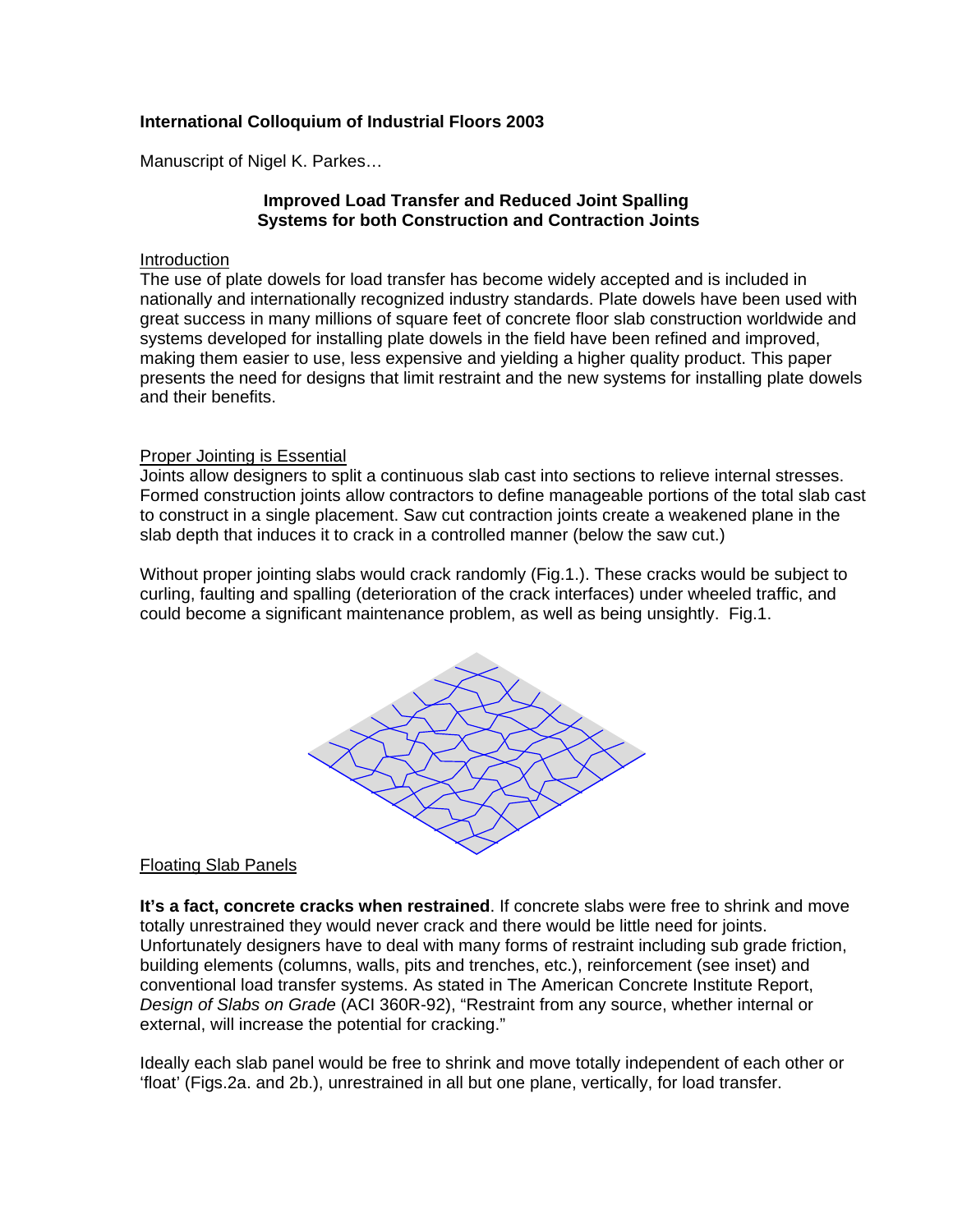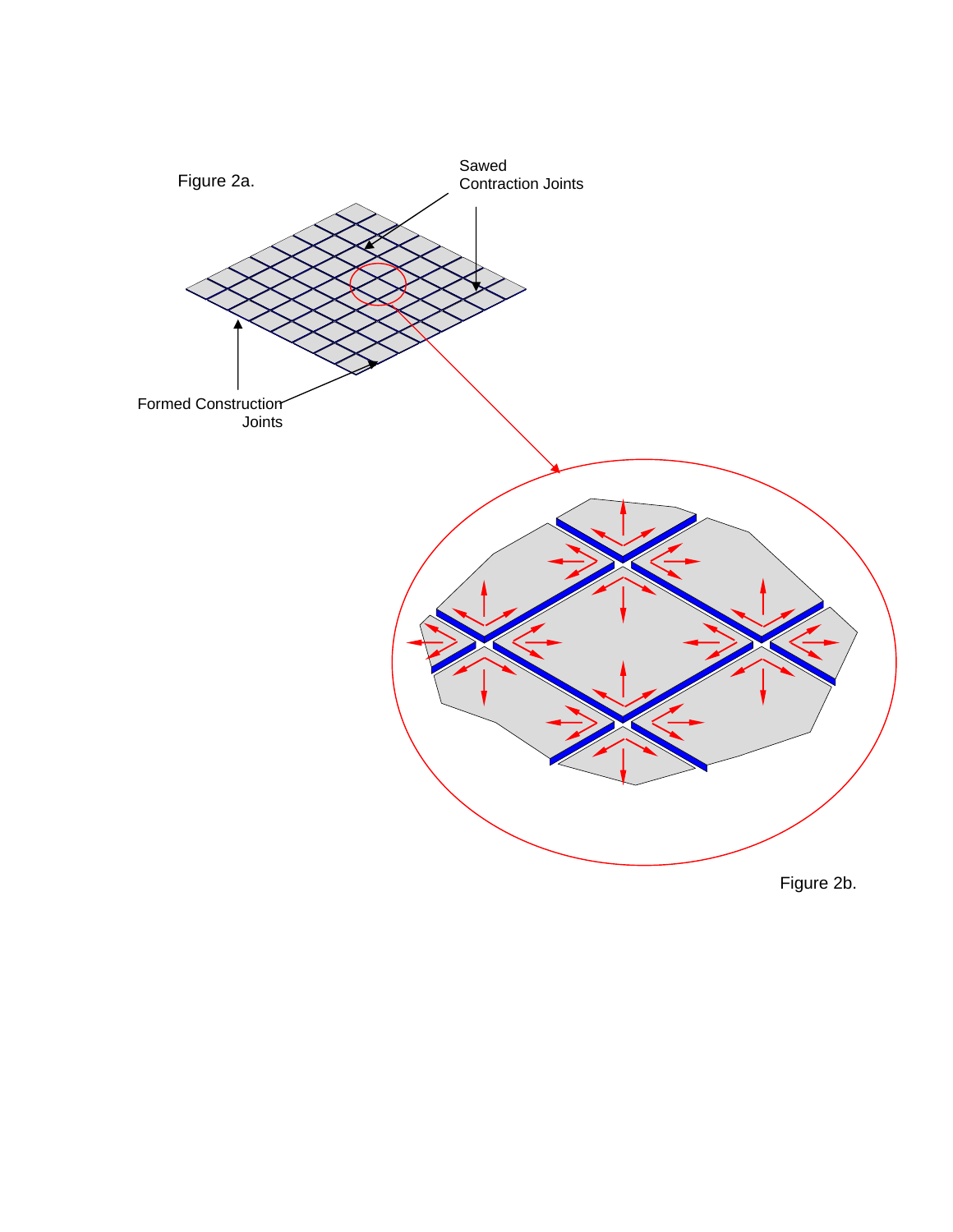# Why Load Transfer Across Joints is Critical

For joints to work properly the designer must provide for proper load transfer so that dynamic loads can traverse them without causing faulting or impacting the joint edges thus creating significant spalling. The article, "Joints –The key to Floor Durability" by Steven Metzger states, "*A 1989 survey we conducted of facility professionals showed that joints constituted 79% of their floor problems…not cracks (as most people believe) but joints".* 

Positive load transfer is key to joint stability under load and directly impacts the amount of joint deterioration or spalling but many load transfer systems also induce internal restraint. The Portland Cement Association (PCA) states that, *"the greatest portion of floor repair and maintenance is for joint edge deterioration and crack correction."* Therefore, the ideal load transfer system is one that allows joints to open freely, provides total vertical load transfer but permits adjacent slabs to shrink and move freely of each other in all other planes.

# Ideal Load Transfer Systems

For a load transfer member to perform properly it should:

- be in direct contact with the concrete in the vertical plane to provide positive load transfer, prevent faulting and minimize spalling
- be free of the concrete in the horizontal plane to allow the slabs to shrink and move freely in the transverse direction thus reducing restraint and minimizing stress cracking

Few methods of designing joints achieve both functions (see inset that discusses historical jointing methods.)

# The Engineering Benefits of Plate Dowels

The advantages of plate dowels were introduced to the industry in the American Concrete Institute's publication, *Concrete International*, Plate Dowels for Slabs on Ground, in 1998 by Wayne W. Walker and Jerry A. Holland. The article discusses optimizing the use of material (steel) for load transfer in both formed construction joints and saw cut contraction joints and the resulting engineering benefit of reduced restraint and minimized random cracking.

The industry standard is rapidly shifting to two types of plate dowel, Diamond Dowel<sup>®</sup> Plates to be used in construction joints and rectangular plate dowels to be used in contraction (control) joints. According to Walker and Holland, "the diamond-shaped plate is the optimum shape for a dowel. It is wide where the bearing, shear, and flexural stresses are the highest and is narrow where the stresses are reduced" (Figs.3a. & 3b.).



**Fig. 3a. COMPUTER MODEL FOR DIAMOND PLATE DOWEL**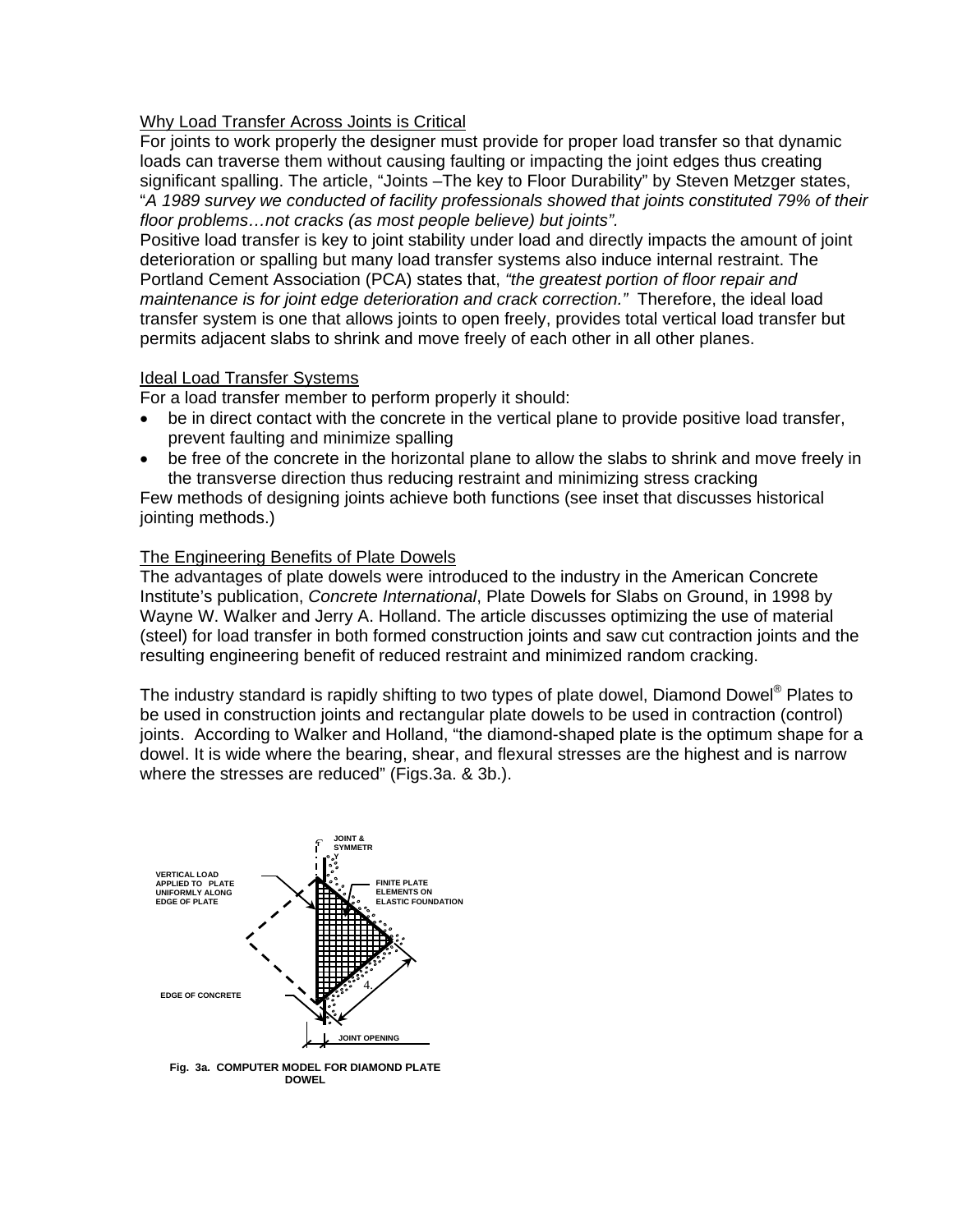

Walker and Holland also state, "the diamond-shape allows the slab to move horizontally without restraint when the slab's shrinkage opens the joint." (Figs.4a. & 4b.).



Rectangular plates are recommended since the construction tolerances required make it impractical to use 4.5-inch diamond-shaped plates in contraction joints. Rectangular plate dowels are fabricated into fully welded basket assemblies that support the plates at the center of the slab depth and at the specified centers. These Load Plate Baskets™ (Fig.5.) can be manufactured to suit specific applications with various slab depths and loading requirements.

**Load-Plates welded at alternate ends in** 

**basket**

Figure 5.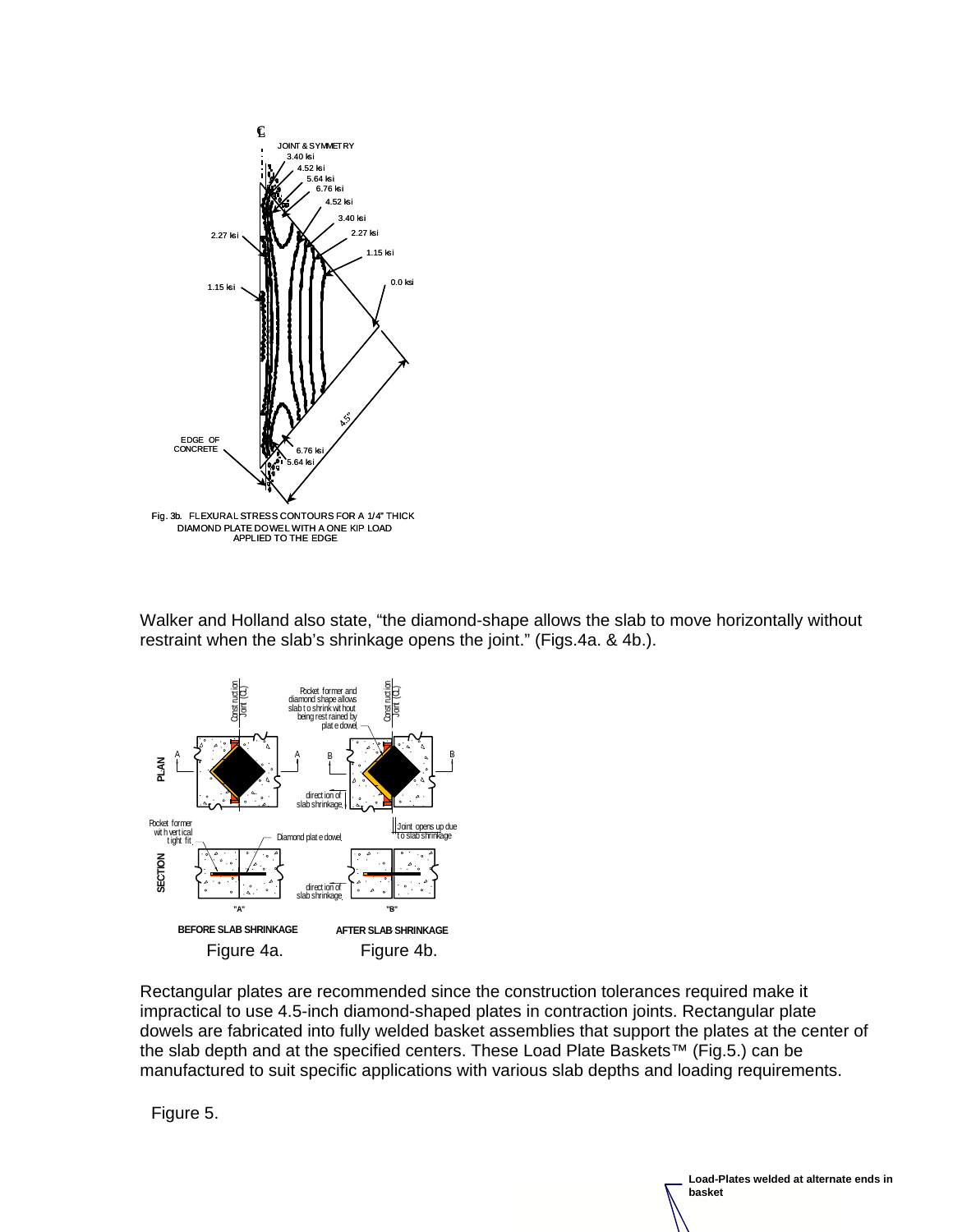The total length recommended for rectangular plate dowels is 12 inches, that comprises two times the 4 inch embedment length (see note) plus 4 inches for the construction tolerances required in positioning the Load Plate Basket™ and saw cut (Fig.6.).



A specially designed plastic clip holds a compressible material to the vertical sides of the plate dowels (Fig. 7.). This part of the assembly accommodates the slab's horizontal movement parallel to the joint and also allows for some misalignment of the basket. The clip and compressible side material is essential to the current systems performance. Without it, any degree of misalignment would restrain the joints activation; induce stresses into the concrete and cause random cracking.

Figure 7.



Load-Plate and Clip Section

Recent Improvements to the Diamond Dowel<sup>®</sup> System

The diamond shaped load plate remains the most efficient and economical way of achieving load transfer in formed construction joints so the shape and size of the Diamond Dowel® Plate is unchanged but the system and procedure for installing the plates has been improved. The contractor is now provided with a simple two-component system comprising a pocket former and plate. The pocket former is simply nailed to the form (Fig.8.) with the nails provided and the concrete is cast as normal.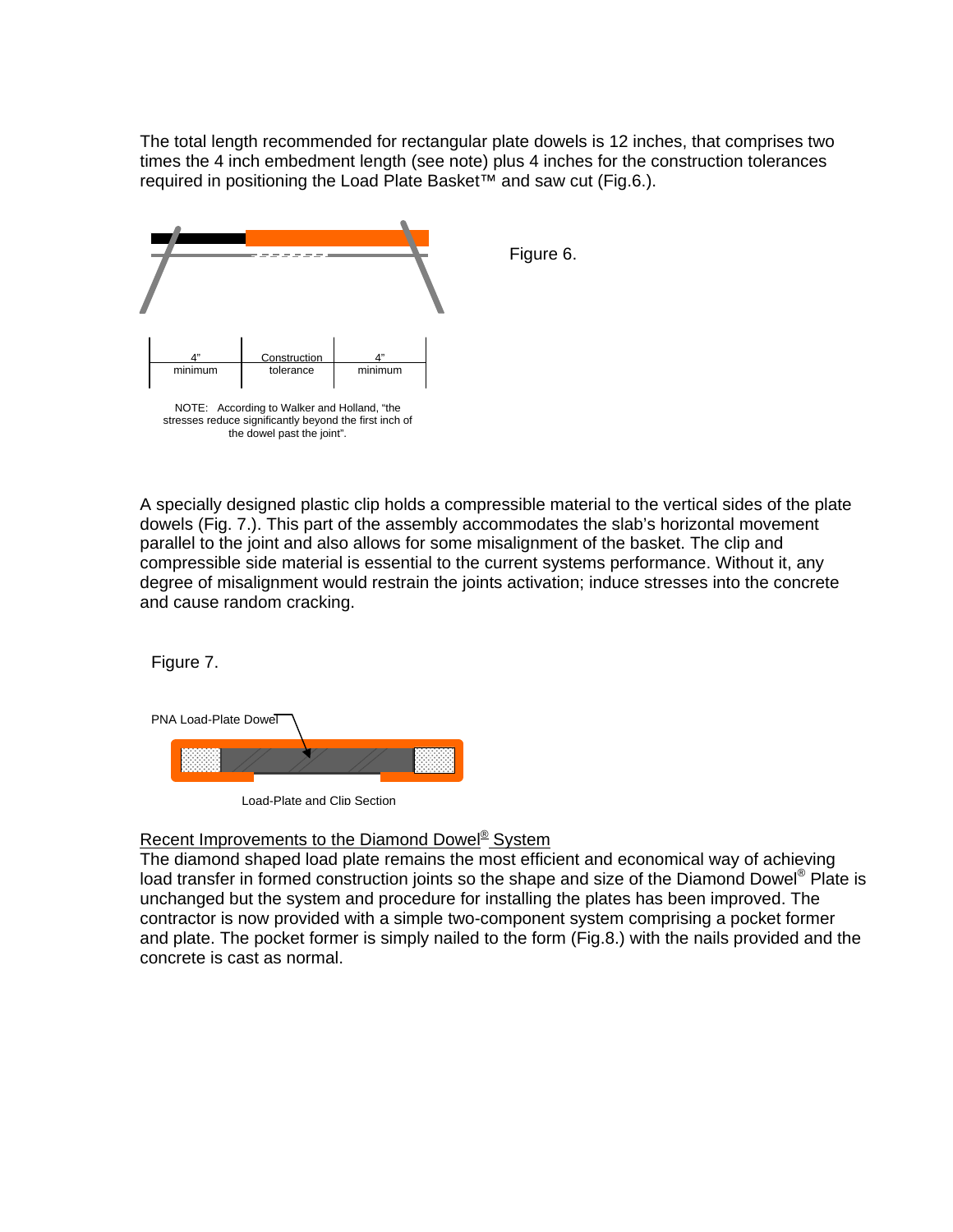

Figure 8.

As soon as the forms are removed the plate can be inserted into the pocket former ready for the second slab cast (Fig.9.). These refinements have simplified the installation and form removal, and have reduced both the material and labor costs.



Inset 1. - Reinforcement Causes Restraint

A commonly held misconception is that, steel reinforcement prevents cracking in concrete slabs. In fact reinforcement induces restraint to the normal drying shrinkage of concrete and therefore actually induces cracking. It is true that if the reinforcement is correctly designed (sized and spaced), positioned accurately in the field and supported during the concrete placement procedure that it will hold the cracks tightly closed and that the resulting cracks will not become a serviceability problem. The American Concrete Institutes, *Guide for Floor and Slab Construction* (ACI 302.1R-96) states, "Reinforcement restrains movement resulting from slab shrinkage and can actually increase the number of random cracks experienced, particularly at wider joint spacing. Reinforcement in nonstructural slab-on-ground installations is provided Figure 11.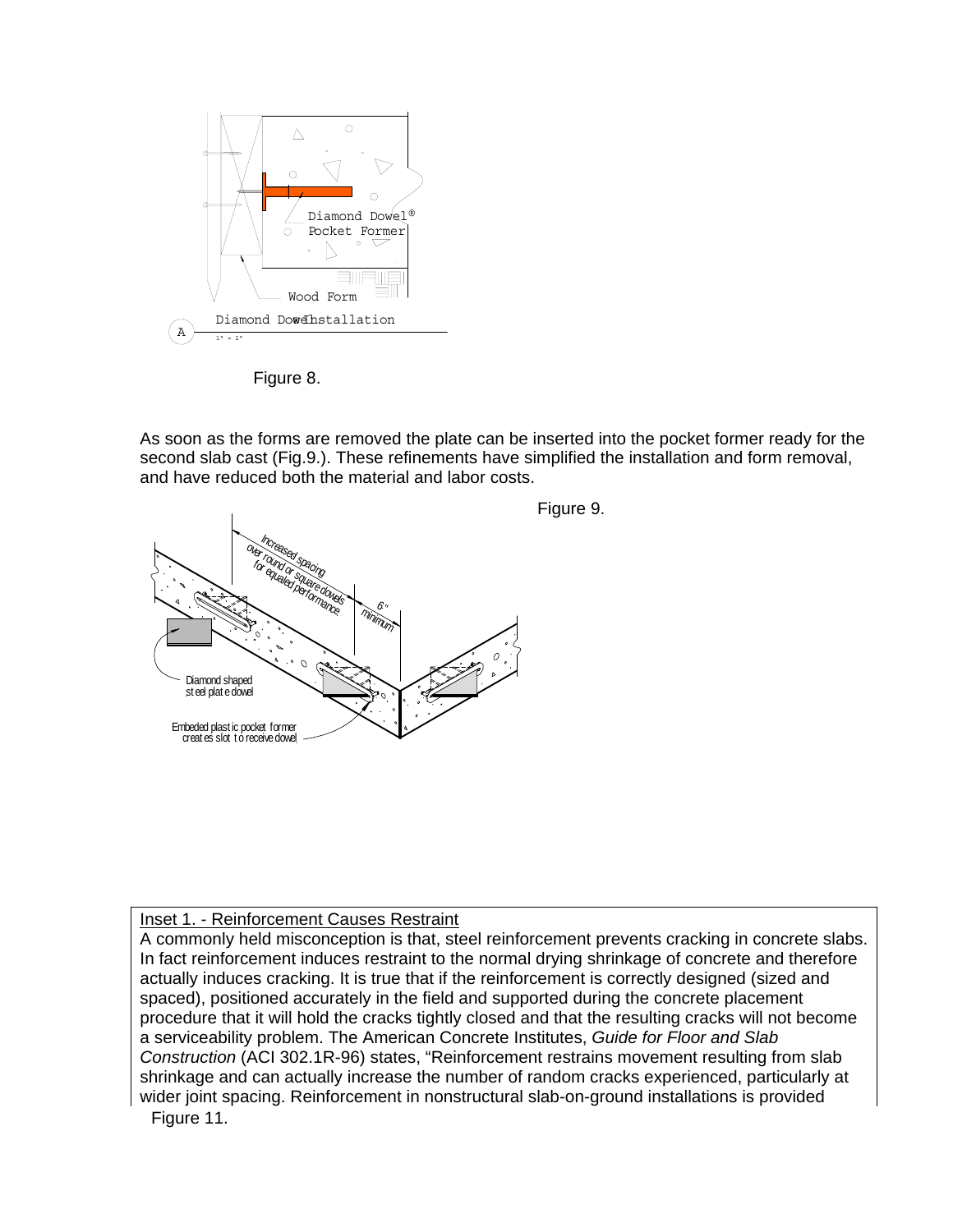primarily to control the width of cracks that occur." "Reinforcement will not prevent cracking. However, if the reinforcement is properly sized and located, crack widths should be held to acceptable limits." Designers should therefore consider the merits of designing reinforced slabs on ground if the owners' expectation is for a crack free slab. If the slab is nonstructural and the intent is to provide a slab free of cracks whether they are held tightly together or not then an unreinforced design with close attention to proper joint spacing and joint design may have more merit.

# Inset 2. - Comments on Historical Jointing Methods

Most of the historical methods of designing joints either provide positive load transfer or allow for lateral movement between adjacent slab panels but very few do both.

*Reinforcement through the joints –* The continuation of reinforcement through joints induces stresses in the concrete by both resisting joint activation (opening of the joint) and restraining shrinkage (movement) laterally between adjacent slabs. ACI 302 states, *"Continuation of part of the slab reinforcing through contraction joints can provide some load transfer capability without using dowels, but increases the probability of out-of-joint cracking."* I suggest that designers should consider the wisdom of this choice. At best this alternative offers a poor compromise between providing low level load transfer and preventing total restraint of the concretes' normal drying shrinkage. Continuation of all of the steel through the joints will restrain the joints activation, totally limit each individual slab panel's ability to 'float' independently and induce stress cracking.

*Keyways –* Keyed joints constructed in a continuous section allow slabs to move freely of each other in the horizontal plane and would be a more desirable method of jointing if they provided effective load transfer. Keyways are usually formed in a trapezoidal shape so when the concrete shrinks the two sides of the keyed joint loose contact. The slabs are then free to fault at the joint interface enabling fork truck traffic wheels to impact the joints and create significant spalling (Fig.14.). If the contractor could effectively construct a square shaped key, some level of positive load transfer would occur. However, the amount of transfer capacity would be controlled by the concrete's shear strength in one third (1/3) the slab depth. Since many keyed joints fail under traffic, ACI no longer recommends their use in this application.

*Aggregate Interlock –* The use of aggregate interlock as a means of providing load transfer is flawed in a similar way to keyed joints. Individual pieces of aggregate act as small keys and provide load transfer, until the joint opens and the aggregate pieces (small keys) loose direct contact with the adjacent slab cast. Again the joint is able to fault under traffic (Fig.15.).

Repetitious loading causes the aggregate to shear, become less effective and increases the faulting and spalling rate. Per ACI 302, *"aggregate interlock should not be relied upon for effective load transfer for wheeled traffic if the expected crack width exceeds 0.035 in. (0.9mm)."*  The average shrinkage of concrete is one eighth of an inch (0.125 in.) in 20 feet, therefore, designers should space joints at an impractical distance of less than 6 feet on center to keep joint widths in this range.

Figure15.

Impact point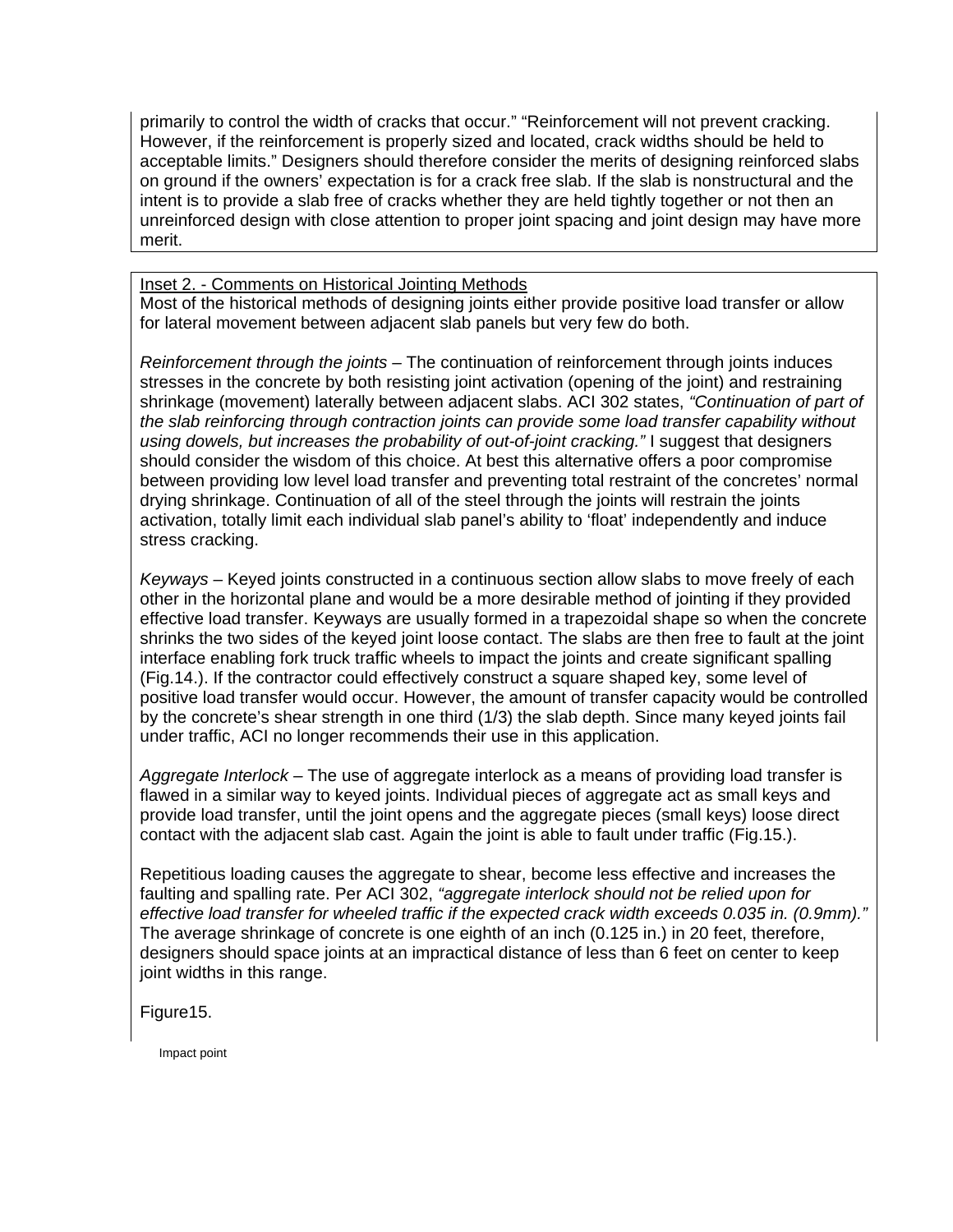

**Sawed Contraction Joint Section** 

*Round Dowels* – Round dowels are still the most widely used method of providing load transfer in formed construction joints despite the challenges they pose to contractors; *"Conventional dowels have to be re-moved to allow for the removal of forms. They then must be replaced before the adjacent slab is placed. Unless workers take extreme care during this operation, they easily can hollow out a cone-shaped hole in the freshly placed concrete, which can reduce the load bearing capacity of the dowel significantly."* ('Innovations for Durable Floors,' Concrete Construction, 2002). Small misalignments of individual round dowels can cause portions of a construction joint to lock causing semi-circular or moon shaped cracks to form adjacent to the joint. Contractors often use significant amounts of grease on round dowels to help decrease their bond and offset some of the restraint caused by dowel misalignment. This grease also creates an oversized hole in the slab and decreases the ability of the dowel to provide 'immediate' load transfer.

The use of round dowels in saw cut contraction joints has increased dramatically since the Portland Cement Association (PCA) published the effectiveness of aggregate interlock testing results. Designs with round dowel baskets specified at all saw cut joints have become far more prevalent.

Round dowels offer positive load transfer but do not allow for any movement in the horizontal plane. Slight misalignments of round dowel baskets can cause entire lengths of joint to lock. If one saw cut locks then the next often opens twice as wide (Fig.16.) to accommodate the slabs' total shrinkage. This creates a situation where adjacent slab panels, divided by saw cuts, are moving in different directions. The dowels through these joints restrain the differential movement and induce stress into the concrete. All standards for the use of round dowels suggest they should be positioned parallel to the slabs surface and at 90˚ to the joint.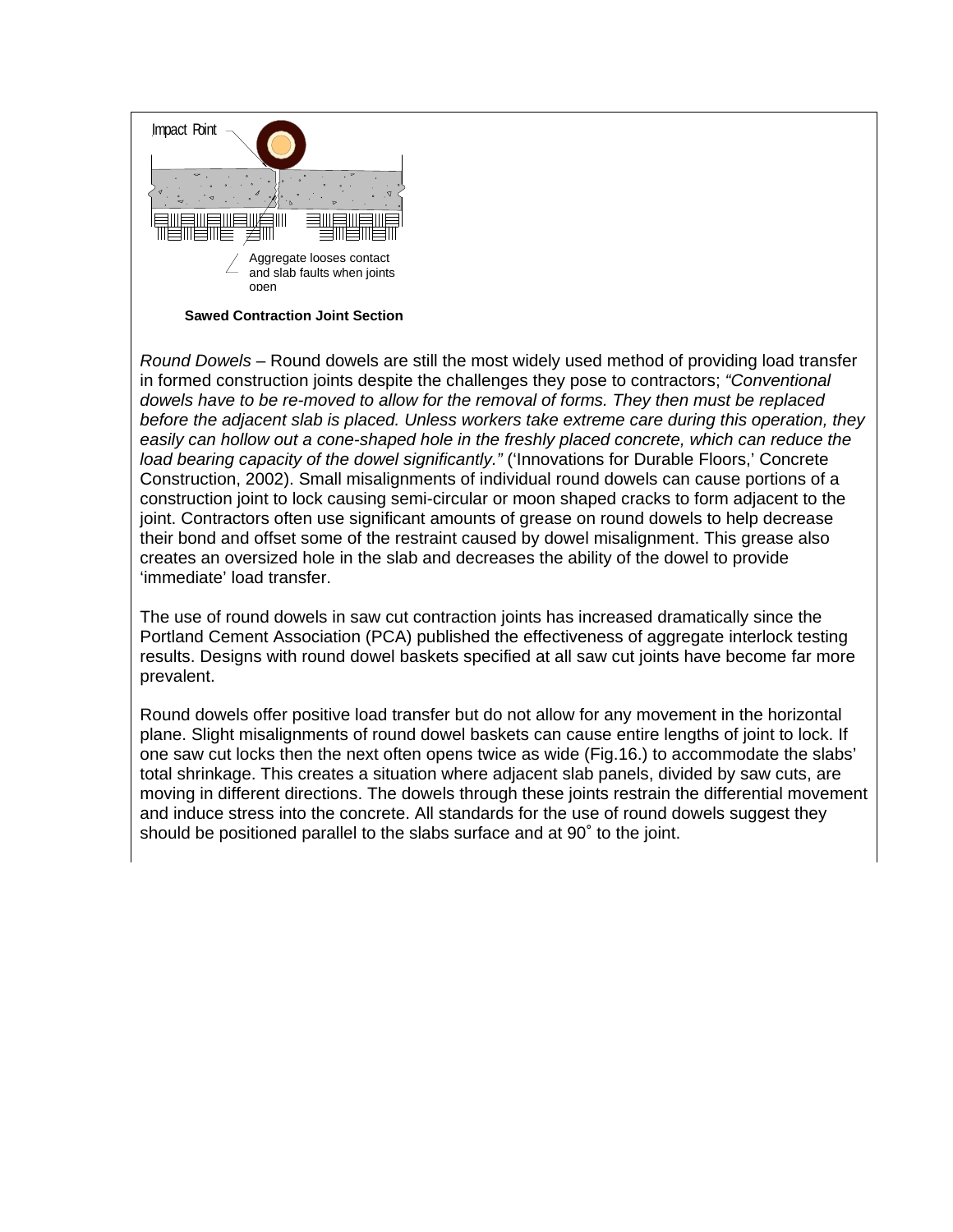

Figure 16.

Fully welded dowel basket assemblies in contraction joints are recommended but tolerances for the positioning of these bars is not generally published. That is because any misalignment of the bars induces restraint. You should also consider the practicality of positioning dowel basket assemblies in industrial floor slabs on grade. How often does the contractor have time to set all of his baskets in place and carefully check their positioning prior to placing the concrete? Today's production schedules, competitive markets and stringent flatness tolerances dictate that contractors have to truck dump concrete and LaserScreed most slabs. With this in mind the contractor cannot lay out the basket assemblies ahead of time. Dowel baskets are installed in an ongoing placement sequence as follows:

- Measure and mark on the forms where the saw cuts are designed to intersect with the construction joints.
- Pull string lines between the marks on the forms then mark (spray paint) the sub grade to indicate the correct position of the baskets (this is normally completed for the whole placement prior any concrete placement.)
- Place one row of baskets (this procedure is completed in just a few minutes so as not to impact productivity.)
- Place concrete over the baskets (workers hold the baskets in place by stepping on them while the concrete is placed on top and around them.)
- Screed the concrete (while trying not to move the accurate positioning of the baskets.)
- Use the same marks on the construction joint forms to snap string lines and saw cut.

It is unrealistic to assume the contractor can perform these steps and ensure a perfect alignment of the dowel baskets. Although round dowel baskets offer an efficient system of achieving positive load transfer in saw cut joints you should expect the restraint resulting from their use will increase the frequency of stress cracking (Figs.17a & 17b.)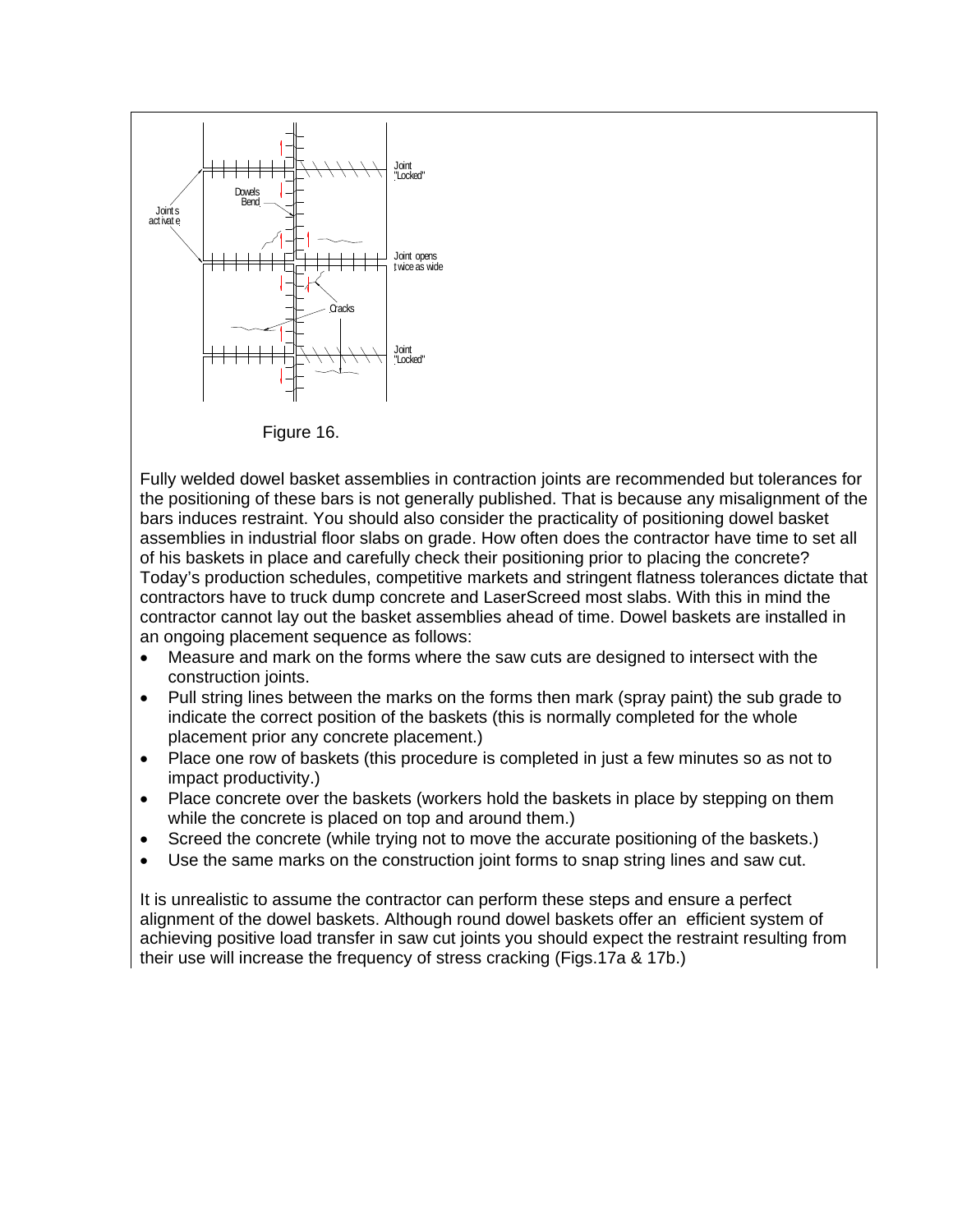

*Steel Fiber –* Testing proves slabs with well-mixed concrete containing steel fibers have increased joint stability (load transfer). Assuming the individual fibers act like tiny round dowels, their misalignment also restrains joint activation. To achieve proper joint activation in slabs containing high dosages of steel fiber, many engineers specify deeper saw cuts. Obviously, saw cuts sever the fibers in that portion of the slab depth minimizing the amount of fiber left for load transfer. Lower amounts of steel fiber do not 'lock' joints but they do not offer much increase in joint stability either. Designers are faced with the challenge of balancing joint activation with fiber dosage and saw cut depth. Again, the amount of vertical load transfer achieved with steel fibers that cross the crack below the saw cut is directly proportional to the amount of restraint created in the horizontal direction.

Conventional design methods mentioned here that achieve positive load transfer do not allow for the differential directions of movement (Unlike Fig.2.) and shrinkage rates of adjacent slab panels.

# **Conclusions**

Most traditional systems for providing load transfer have design flaws:

- Either they do not provide suitable load transfer to prevent faulting and spalling;
- Or they induce significant restraint and stress into the concrete.

Several systems allow for the lateral movement between adjacent slab panels; others provide positive load transfer but very few accomplish both criteria required to make a load transfer system completely effective.